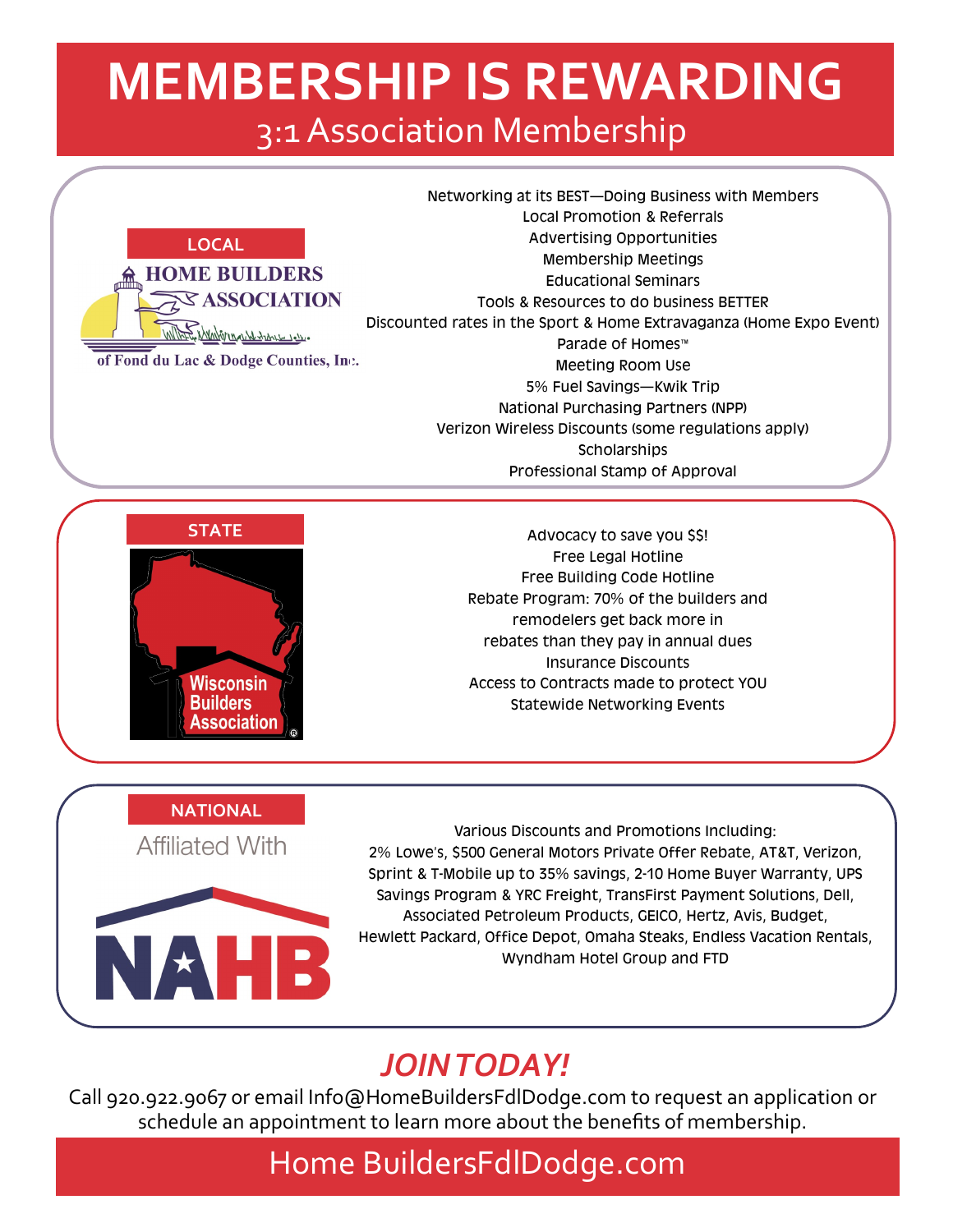**HOME BUILDERS EXASSOCIATION** 

<u>MINE DUNGAN SINE SINE SINE</u>

*If yes, list*:

Date

## *of Fond du Lac & Dodge Counties, Inc.* **Application for Membership**

|                                                                                                                                                                             |                                              | Company Name experience and the company name of the contract of the contract of the contract of the contract of the contract of the contract of the contract of the contract of the contract of the contract of the contract o |  |  |
|-----------------------------------------------------------------------------------------------------------------------------------------------------------------------------|----------------------------------------------|--------------------------------------------------------------------------------------------------------------------------------------------------------------------------------------------------------------------------------|--|--|
|                                                                                                                                                                             |                                              |                                                                                                                                                                                                                                |  |  |
|                                                                                                                                                                             |                                              | Telephone () Mobile () Mobile () Fax ()                                                                                                                                                                                        |  |  |
|                                                                                                                                                                             |                                              |                                                                                                                                                                                                                                |  |  |
|                                                                                                                                                                             |                                              |                                                                                                                                                                                                                                |  |  |
| <b>Membership Classification:</b><br><b>Builder</b>                                                                                                                         |                                              | Dwelling Contractor Qualifier (State of Wisconsin Educational Requirements) #                                                                                                                                                  |  |  |
| <b>Associate</b>                                                                                                                                                            |                                              |                                                                                                                                                                                                                                |  |  |
| 1.<br>2.<br>Contractor Registration $(4 \text{ yr})$ #<br>1.                                                                                                                |                                              |                                                                                                                                                                                                                                |  |  |
| <b>Business Activities</b>                                                                                                                                                  | #of Employees<br>\$Vol Units                 | Title                                                                                                                                                                                                                          |  |  |
|                                                                                                                                                                             |                                              |                                                                                                                                                                                                                                |  |  |
|                                                                                                                                                                             | Phone No                                     |                                                                                                                                                                                                                                |  |  |
| 1<br>$\overline{2}$<br>3                                                                                                                                                    | $P$ hone No $\sim$                           | Phone No Contact                                                                                                                                                                                                               |  |  |
|                                                                                                                                                                             |                                              |                                                                                                                                                                                                                                |  |  |
|                                                                                                                                                                             |                                              |                                                                                                                                                                                                                                |  |  |
| NAHB MEMBER ID CODE (see attached sheet)<br><b>PAST Customers (please list three)</b><br>Supplier References (please list three)<br>$\mathbf{1}$<br>$\overline{\mathbf{c}}$ | Phone No<br><u>International</u><br>Phone No |                                                                                                                                                                                                                                |  |  |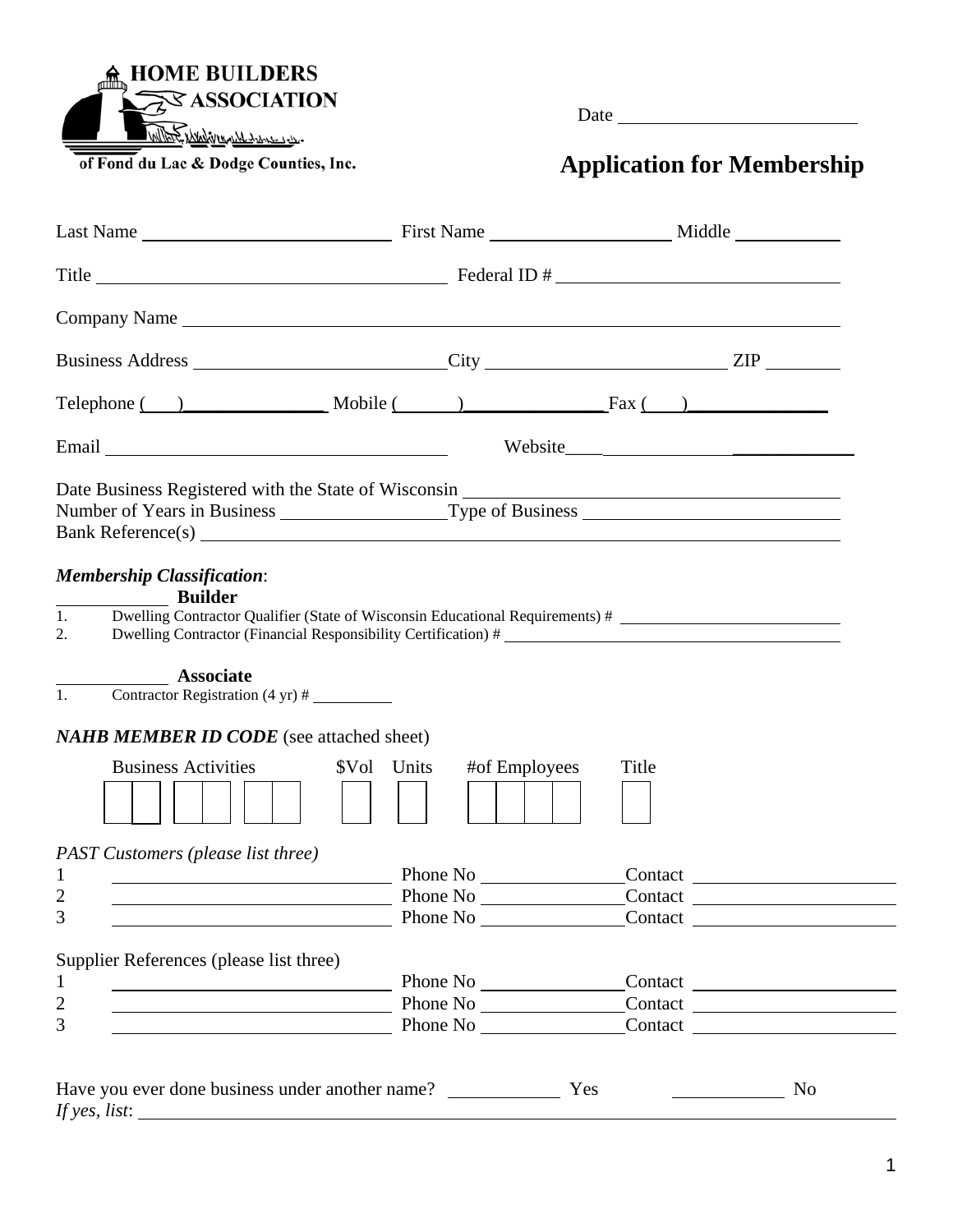Has applicant, owner or majority shareholder been declared bankrupt within the past seven years? Yes No If so when, and under what name?:

| Are there any industry-related judgments, claims, settlements, or lawsuits involving you or any company with |     |                  |  |
|--------------------------------------------------------------------------------------------------------------|-----|------------------|--|
| which you have ownership?                                                                                    | Yes | N <sub>O</sub> . |  |
| If yes, please explain                                                                                       |     |                  |  |

Have you ever been arrested for, charged with, convicted of, or entered a plea of guilty or no contest to a civil law violation, local ordinance violation or a criminal charge? (Omit traffic tickets, parking violations, and all moving violations.) You must disclose each instance, whether the arrest, judgment, conviction, or sentence has been withheld or expunged, or the record sealed. Yes No *If yes, please explain* 

Are you presently delinquent or in default on any industry-related loan, mortgage financial obligation or loan guarantee? Yes No *If yes, please explain* 

Have you or any businesses you own or control, ever applied for and been **denied** membership in any Home Builders Association in this state or any other state? No No No *If yes, please fully explain and provide the name and address of each Home Builders Association for which your membership was denied.* 

Have you, or any business you own or control, ever had your membership in any Home Builders Association in this state or any other state, **canceled, suspended, revoked, or non-renewed** for any reason?

Yes No

 $\overline{a}$ 

 $\overline{a}$ 

 $\overline{a}$ 

 $\overline{a}$ 

 $\overline{a}$ 

 $\overline{a}$ 

*If yes, please fully explain the circumstances of the cancellation, suspension, revocation, or non- renewal of your membership, and provide the name and address of each applicable Home Builders Association you were formally a member.*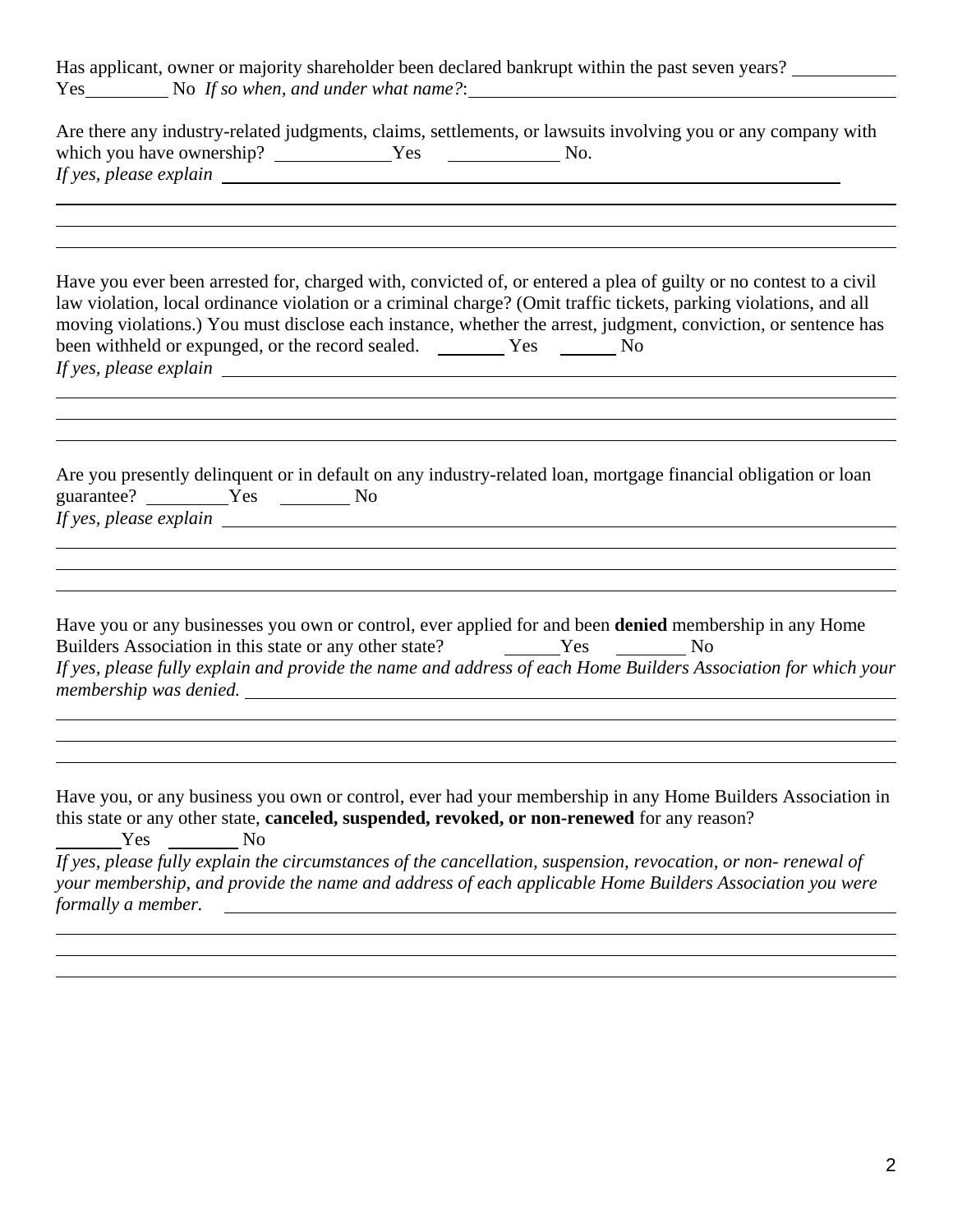Failure of an applicant to fully disclose any information requested in this application may be considered a material misrepresentation and may therefore be cause for rejecting an application for membership or revoking said membership if the material misrepresentation is discovered after the application is accepted and membership granted.

Please give a brief history of yourself and your company. The information below may be edited and used in the "*On the Level*" HBA membership publication.

By signing this application you are authorizing the Review Committee to contact the above references for additional information.

 $\overline{a}$  $\overline{a}$ 

I authorize the investigation of any and all statements contained in this application. I also authorize, whether listed or not, any person or entity to provide information and opinions that may be determined by the HBA to be relevant and useful in making a decision regarding my application for membership. I release the HBA and such persons and entities from any legal liability related to, or deriving in any manner from, their making inquiries, statements or decisions regarding my membership application. I understand that if the HBA decides to request an investigative consumer report from a consumer reporting agency regarding me and/or my company as part of the application process that I will be contacted by the HBA and requested to execute an additional acknowledgement form at that time. I understand that failure to comply with said request would preclude the HBA from completing its review of my application and result in denial of my membership application.

In making this application, I agree to abide by the By Laws and Code of Ethics of the Home Builders Association of Fond du Lac & Dodge Counties, Inc., WBA and NAHB. My signature below also indicates I have received a copy of the Code of Ethics.

This application is subject to the Board of Directors' approval within 60 days of this application date. If this application is denied, a check for the application amount will be returned to the applicant.

This Association does not discriminate in membership on the basis of race, color, religious creed, national origin, sex, or ancestry, on the basis of age, against persons whose age is between forty and sixty-five or against qualified handicapped persons or qualified disabled veterans or veterans of the Vietnam era. No question on this application is intended to secure information to be used for such discrimination. This application will be given every consideration, but its receipt does not imply that the application will be accepted.

I agree to abide by the Constitution and By Laws of the local Association, to which the membership application is directed, of the National Association of Home Builders of the United States with which it is affiliated, and of the affiliated State Association. A remittance of **\$480.00** is included.

By signing this data sheet, I am hereby giving the Association and its subsidiaries and affiliates, including WBA and NAHB permission to transmit communications to my company and its staff using any company e-mail, telephone numbers, postal mailings, or facsimile numbers. The association also has my permission to put contact information on the Association website and in the membership directory.

Representing my annual membership dues in the affiliated Associations accompanies this application. Of the amount remitted, a portion shall be used as subscription for one year to all national, state, and local newsletters.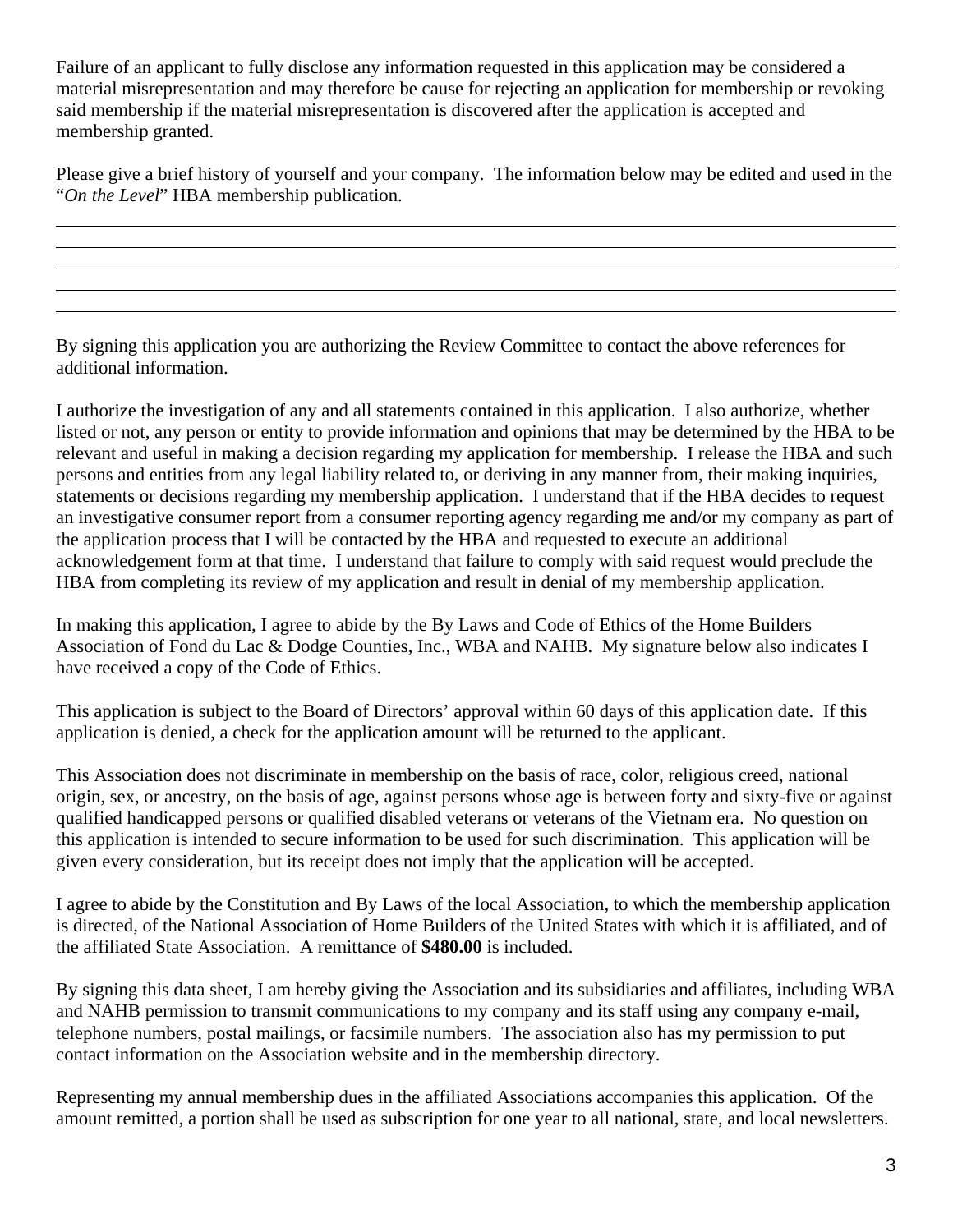*Applicants (builders) who wish to participate in the 2013Parade of Homes<sup>tm</sup> must be in business one full year under the business name stated on this application prior to April 1, 2013* 

Sponsor (required) \_\_\_\_\_\_\_\_\_\_\_\_\_\_\_\_\_\_\_\_\_\_\_\_\_\_\_\_\_\_\_\_\_\_\_\_\_\_\_\_\_\_\_\_\_\_\_\_

Applicant Signature

### **Membership Requirements**

**Builder Memberships** are available to any person who is, or has been, in the business of building or rebuilding homes, apartments, schools, commercial, industrial, or other structures normally related and appurtenant to a community, or in land development, and who subscribes to the NAHB Code of Ethics and is of good character and business reputation.

**Associate Memberships** are available to any person engaged in a trade, industry, or profession related to housing and not inconsistent with the objectives of NAHB or any of its affiliates; and who subscribes to the Code of Ethics and is of good character.

### **Liability Insurance**

*A certificate of insurance showing your liability insurance MUST accompany your application form.* 

### **Return this Application to:**

Home Builders Association of Fond du Lac & Dodge Counties, Inc. 490 W. Rolling Meadows Drive Fond du Lac, WI 54937 Or fax back to: (920) 922-6668; also, e-mail: [info@homebuildersfdldodge.com](mailto:info@homebuildersfdldodge.com)

NOTE: Dues payments to the Home Builders Association of Fond du Lac & Dodge Counties, Inc. are NOT deductible as charitable contributions for federal tax purposes. However, dues payments may be deductible as an "ordinary and necessary" business expense.

*Revised June 2012*